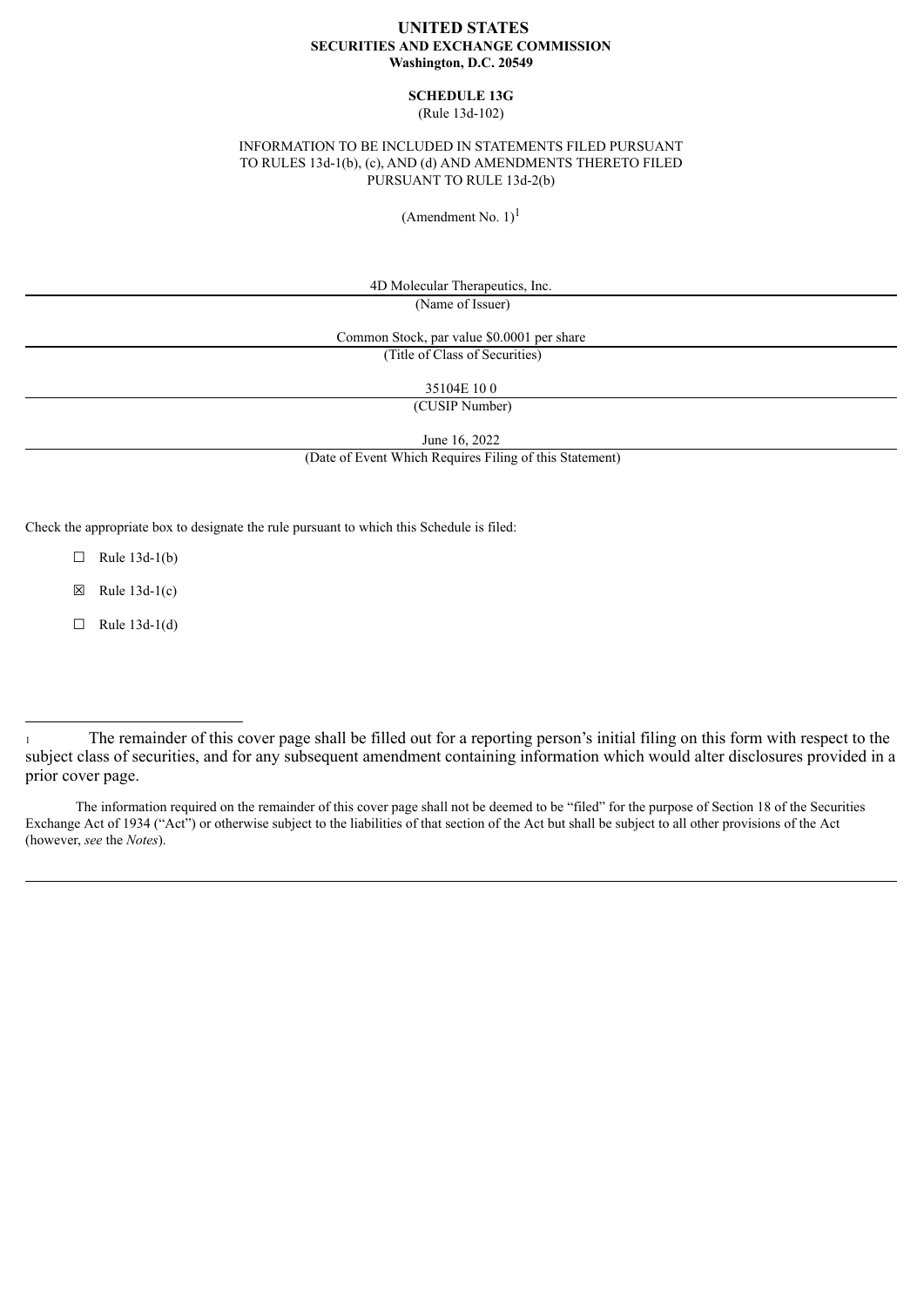| 1                                 | NAME OF REPORTING PERSON |                                                                      |                 |  |
|-----------------------------------|--------------------------|----------------------------------------------------------------------|-----------------|--|
|                                   |                          | Biotechnology Value Fund, L.P.                                       |                 |  |
| $\overline{2}$                    |                          | CHECK THE APPROPRIATE BOX IF A MEMBER OF A GROUP                     | $(a) \boxtimes$ |  |
|                                   |                          |                                                                      | (b)             |  |
|                                   |                          |                                                                      |                 |  |
| $\overline{3}$                    | <b>SEC USE ONLY</b>      |                                                                      |                 |  |
|                                   |                          |                                                                      |                 |  |
| $\overline{4}$                    |                          | CITIZENSHIP OR PLACE OF ORGANIZATION                                 |                 |  |
|                                   |                          |                                                                      |                 |  |
|                                   | Delaware                 |                                                                      |                 |  |
| <b>NUMBER OF</b><br><b>SHARES</b> | 5                        | <b>SOLE VOTING POWER</b>                                             |                 |  |
| <b>BENEFICIALLY</b>               |                          | $\overline{0}$                                                       |                 |  |
| <b>OWNED BY</b>                   | 6                        | <b>SHARED VOTING POWER</b>                                           |                 |  |
| <b>EACH</b>                       |                          |                                                                      |                 |  |
| <b>REPORTING</b><br>PERSON WITH   | $\tau$                   | 2,132,411<br><b>SOLE DISPOSITIVE POWER</b>                           |                 |  |
|                                   |                          |                                                                      |                 |  |
|                                   |                          | $\mathbf{0}$                                                         |                 |  |
|                                   | 8                        | <b>SHARED DISPOSITIVE POWER</b>                                      |                 |  |
|                                   |                          | 2,132,411                                                            |                 |  |
| 9                                 |                          | AGGREGATE AMOUNT BENEFICIALLY OWNED BY EACH REPORTING PERSON         |                 |  |
|                                   |                          |                                                                      |                 |  |
| 10                                | 2,132,411                | CHECK BOX IF THE AGGREGATE AMOUNT IN ROW (9) EXCLUDES CERTAIN SHARES | П               |  |
|                                   |                          |                                                                      |                 |  |
|                                   |                          |                                                                      |                 |  |
| 11                                |                          | PERCENT OF CLASS REPRESENTED BY AMOUNT IN ROW (9)                    |                 |  |
|                                   | 6.6%                     |                                                                      |                 |  |
| 12                                | TYPE OF REPORTING PERSON |                                                                      |                 |  |
|                                   |                          |                                                                      |                 |  |
|                                   | PN                       |                                                                      |                 |  |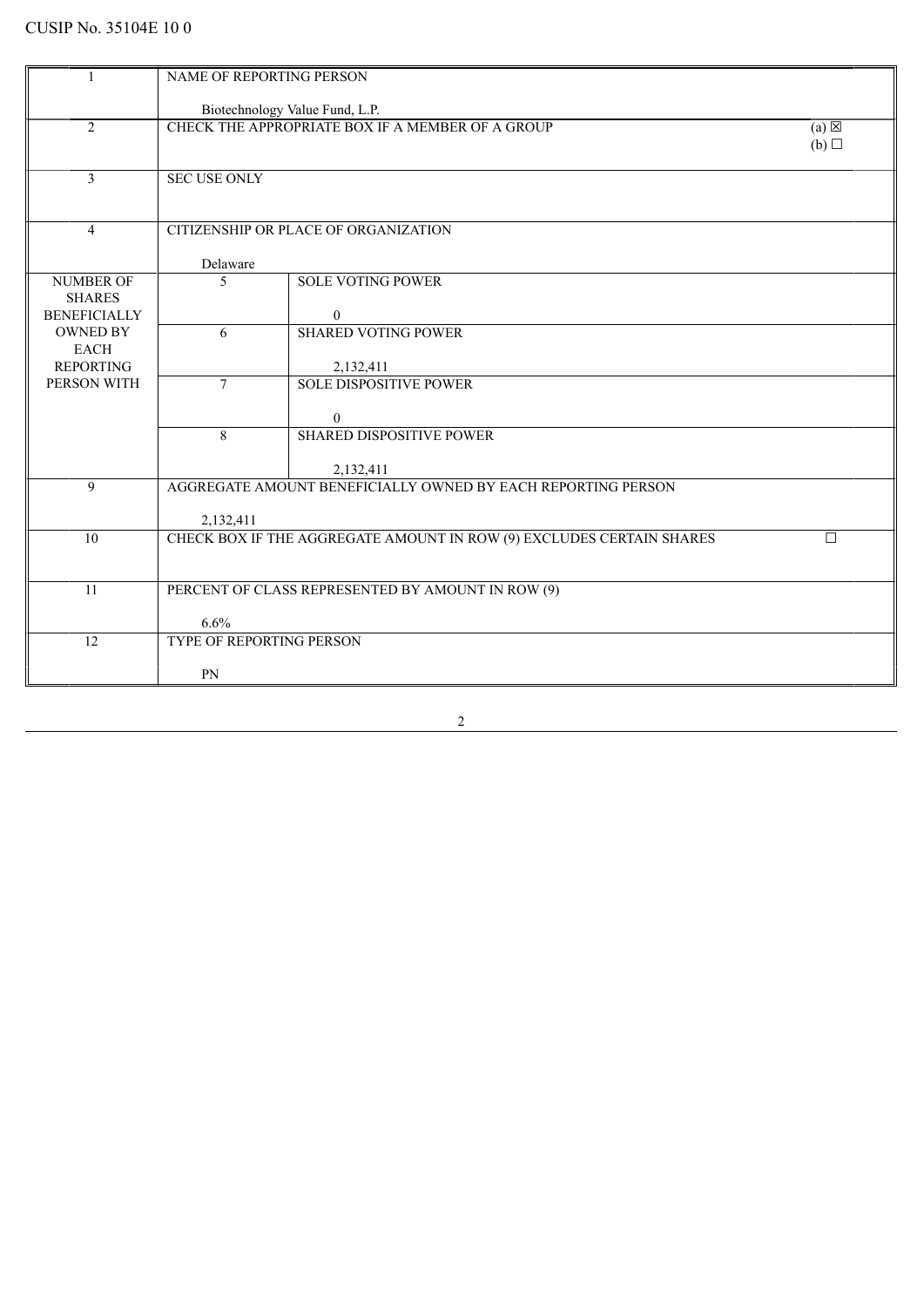| NAME OF REPORTING PERSON<br>1<br><b>BVF I GP LLC</b><br>$\overline{2}$<br>CHECK THE APPROPRIATE BOX IF A MEMBER OF A GROUP<br>$(a) \boxtimes$<br>(b)<br>$\mathfrak{Z}$<br><b>SEC USE ONLY</b><br>$\overline{4}$<br>CITIZENSHIP OR PLACE OF ORGANIZATION<br>Delaware<br><b>SOLE VOTING POWER</b><br><b>NUMBER OF</b><br>5<br><b>SHARES</b><br><b>BENEFICIALLY</b><br>$\overline{0}$<br><b>OWNED BY</b><br><b>SHARED VOTING POWER</b><br>6<br><b>EACH</b><br><b>REPORTING</b><br>2,132,411<br>PERSON WITH<br><b>SOLE DISPOSITIVE POWER</b><br>$\tau$<br>$\overline{0}$<br>8<br><b>SHARED DISPOSITIVE POWER</b><br>2,132,411<br>$\overline{9}$<br>AGGREGATE AMOUNT BENEFICIALLY OWNED BY EACH REPORTING PERSON<br>2,132,411<br>CHECK BOX IF THE AGGREGATE AMOUNT IN ROW (9) EXCLUDES CERTAIN SHARES<br>10<br>$\Box$ |  |  |  |  |
|------------------------------------------------------------------------------------------------------------------------------------------------------------------------------------------------------------------------------------------------------------------------------------------------------------------------------------------------------------------------------------------------------------------------------------------------------------------------------------------------------------------------------------------------------------------------------------------------------------------------------------------------------------------------------------------------------------------------------------------------------------------------------------------------------------------|--|--|--|--|
|                                                                                                                                                                                                                                                                                                                                                                                                                                                                                                                                                                                                                                                                                                                                                                                                                  |  |  |  |  |
|                                                                                                                                                                                                                                                                                                                                                                                                                                                                                                                                                                                                                                                                                                                                                                                                                  |  |  |  |  |
|                                                                                                                                                                                                                                                                                                                                                                                                                                                                                                                                                                                                                                                                                                                                                                                                                  |  |  |  |  |
|                                                                                                                                                                                                                                                                                                                                                                                                                                                                                                                                                                                                                                                                                                                                                                                                                  |  |  |  |  |
|                                                                                                                                                                                                                                                                                                                                                                                                                                                                                                                                                                                                                                                                                                                                                                                                                  |  |  |  |  |
|                                                                                                                                                                                                                                                                                                                                                                                                                                                                                                                                                                                                                                                                                                                                                                                                                  |  |  |  |  |
|                                                                                                                                                                                                                                                                                                                                                                                                                                                                                                                                                                                                                                                                                                                                                                                                                  |  |  |  |  |
|                                                                                                                                                                                                                                                                                                                                                                                                                                                                                                                                                                                                                                                                                                                                                                                                                  |  |  |  |  |
|                                                                                                                                                                                                                                                                                                                                                                                                                                                                                                                                                                                                                                                                                                                                                                                                                  |  |  |  |  |
|                                                                                                                                                                                                                                                                                                                                                                                                                                                                                                                                                                                                                                                                                                                                                                                                                  |  |  |  |  |
|                                                                                                                                                                                                                                                                                                                                                                                                                                                                                                                                                                                                                                                                                                                                                                                                                  |  |  |  |  |
|                                                                                                                                                                                                                                                                                                                                                                                                                                                                                                                                                                                                                                                                                                                                                                                                                  |  |  |  |  |
|                                                                                                                                                                                                                                                                                                                                                                                                                                                                                                                                                                                                                                                                                                                                                                                                                  |  |  |  |  |
|                                                                                                                                                                                                                                                                                                                                                                                                                                                                                                                                                                                                                                                                                                                                                                                                                  |  |  |  |  |
|                                                                                                                                                                                                                                                                                                                                                                                                                                                                                                                                                                                                                                                                                                                                                                                                                  |  |  |  |  |
|                                                                                                                                                                                                                                                                                                                                                                                                                                                                                                                                                                                                                                                                                                                                                                                                                  |  |  |  |  |
|                                                                                                                                                                                                                                                                                                                                                                                                                                                                                                                                                                                                                                                                                                                                                                                                                  |  |  |  |  |
|                                                                                                                                                                                                                                                                                                                                                                                                                                                                                                                                                                                                                                                                                                                                                                                                                  |  |  |  |  |
|                                                                                                                                                                                                                                                                                                                                                                                                                                                                                                                                                                                                                                                                                                                                                                                                                  |  |  |  |  |
|                                                                                                                                                                                                                                                                                                                                                                                                                                                                                                                                                                                                                                                                                                                                                                                                                  |  |  |  |  |
|                                                                                                                                                                                                                                                                                                                                                                                                                                                                                                                                                                                                                                                                                                                                                                                                                  |  |  |  |  |
|                                                                                                                                                                                                                                                                                                                                                                                                                                                                                                                                                                                                                                                                                                                                                                                                                  |  |  |  |  |
|                                                                                                                                                                                                                                                                                                                                                                                                                                                                                                                                                                                                                                                                                                                                                                                                                  |  |  |  |  |
|                                                                                                                                                                                                                                                                                                                                                                                                                                                                                                                                                                                                                                                                                                                                                                                                                  |  |  |  |  |
|                                                                                                                                                                                                                                                                                                                                                                                                                                                                                                                                                                                                                                                                                                                                                                                                                  |  |  |  |  |
|                                                                                                                                                                                                                                                                                                                                                                                                                                                                                                                                                                                                                                                                                                                                                                                                                  |  |  |  |  |
|                                                                                                                                                                                                                                                                                                                                                                                                                                                                                                                                                                                                                                                                                                                                                                                                                  |  |  |  |  |
| 11<br>PERCENT OF CLASS REPRESENTED BY AMOUNT IN ROW (9)                                                                                                                                                                                                                                                                                                                                                                                                                                                                                                                                                                                                                                                                                                                                                          |  |  |  |  |
|                                                                                                                                                                                                                                                                                                                                                                                                                                                                                                                                                                                                                                                                                                                                                                                                                  |  |  |  |  |
| 6.6%                                                                                                                                                                                                                                                                                                                                                                                                                                                                                                                                                                                                                                                                                                                                                                                                             |  |  |  |  |
| 12<br>TYPE OF REPORTING PERSON                                                                                                                                                                                                                                                                                                                                                                                                                                                                                                                                                                                                                                                                                                                                                                                   |  |  |  |  |
|                                                                                                                                                                                                                                                                                                                                                                                                                                                                                                                                                                                                                                                                                                                                                                                                                  |  |  |  |  |
| 00                                                                                                                                                                                                                                                                                                                                                                                                                                                                                                                                                                                                                                                                                                                                                                                                               |  |  |  |  |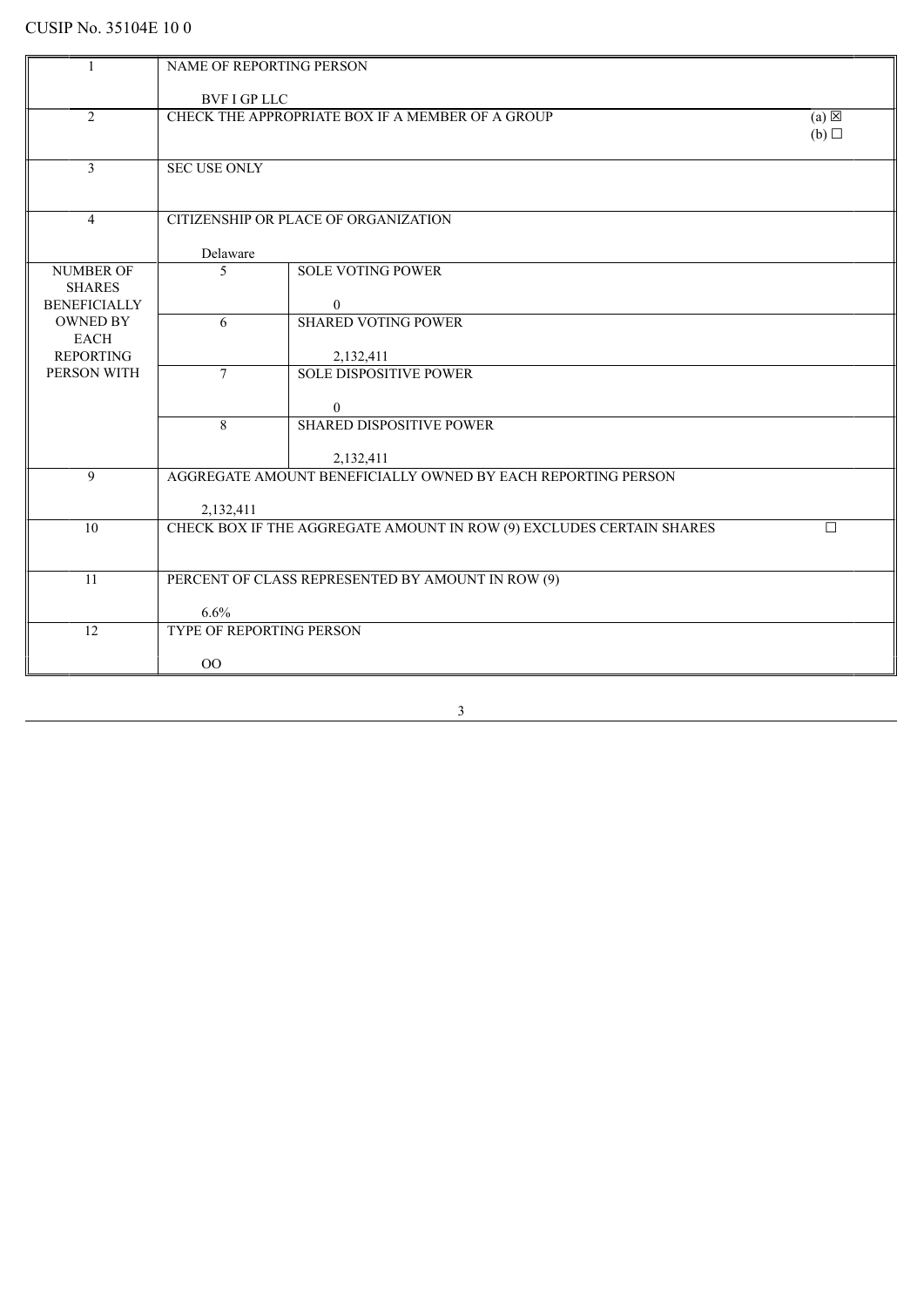| 1                                    | NAME OF REPORTING PERSON                          |                                                                           |                        |  |
|--------------------------------------|---------------------------------------------------|---------------------------------------------------------------------------|------------------------|--|
|                                      |                                                   |                                                                           |                        |  |
|                                      |                                                   | Biotechnology Value Fund II, L.P.                                         |                        |  |
| $\overline{2}$                       |                                                   | CHECK THE APPROPRIATE BOX IF A MEMBER OF A GROUP                          | $(a) \boxtimes$<br>(b) |  |
|                                      |                                                   |                                                                           |                        |  |
| $\overline{3}$                       | <b>SEC USE ONLY</b>                               |                                                                           |                        |  |
|                                      |                                                   |                                                                           |                        |  |
| $\overline{4}$                       |                                                   | CITIZENSHIP OR PLACE OF ORGANIZATION                                      |                        |  |
|                                      |                                                   |                                                                           |                        |  |
|                                      | Delaware                                          |                                                                           |                        |  |
| <b>NUMBER OF</b>                     | 5                                                 | <b>SOLE VOTING POWER</b>                                                  |                        |  |
| <b>SHARES</b><br><b>BENEFICIALLY</b> |                                                   | $\mathbf{0}$                                                              |                        |  |
| <b>OWNED BY</b>                      | 6                                                 | <b>SHARED VOTING POWER</b>                                                |                        |  |
| <b>EACH</b>                          |                                                   |                                                                           |                        |  |
| <b>REPORTING</b>                     |                                                   | 1,570,857                                                                 |                        |  |
| PERSON WITH                          | $\tau$                                            | <b>SOLE DISPOSITIVE POWER</b>                                             |                        |  |
|                                      |                                                   | $\mathbf{0}$                                                              |                        |  |
|                                      | 8                                                 | <b>SHARED DISPOSITIVE POWER</b>                                           |                        |  |
|                                      |                                                   |                                                                           |                        |  |
| 9                                    |                                                   | 1,570,857<br>AGGREGATE AMOUNT BENEFICIALLY OWNED BY EACH REPORTING PERSON |                        |  |
|                                      |                                                   |                                                                           |                        |  |
|                                      | 1,570,857                                         |                                                                           |                        |  |
| 10                                   |                                                   | CHECK BOX IF THE AGGREGATE AMOUNT IN ROW (9) EXCLUDES CERTAIN SHARES      | $\Box$                 |  |
|                                      |                                                   |                                                                           |                        |  |
| 11                                   | PERCENT OF CLASS REPRESENTED BY AMOUNT IN ROW (9) |                                                                           |                        |  |
|                                      |                                                   |                                                                           |                        |  |
|                                      | 4.9%                                              |                                                                           |                        |  |
| 12                                   | TYPE OF REPORTING PERSON                          |                                                                           |                        |  |
|                                      | PN                                                |                                                                           |                        |  |
|                                      |                                                   |                                                                           |                        |  |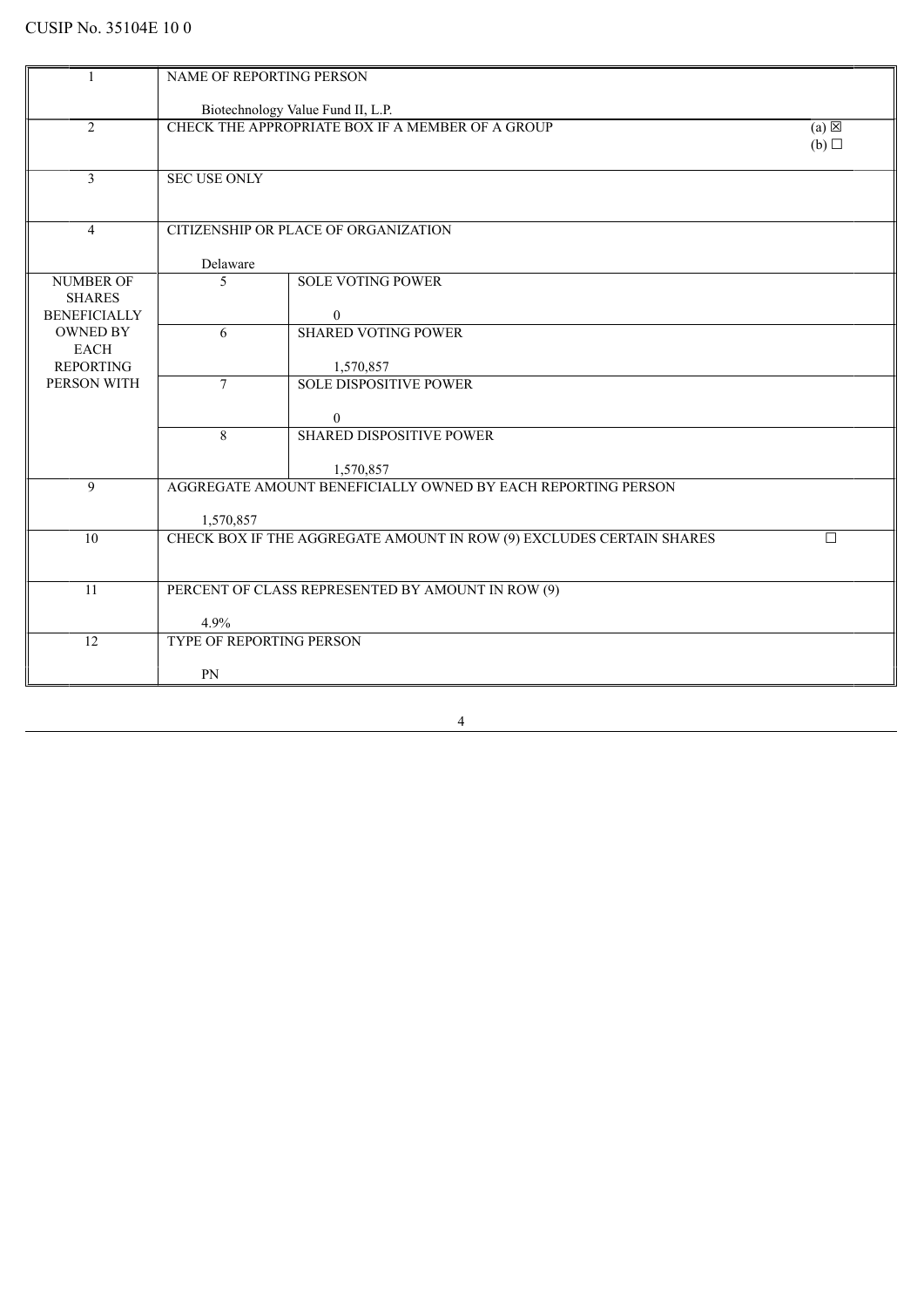| 1                                    | <b>NAME OF REPORTING PERSON</b>                                     |                                                                      |     |  |
|--------------------------------------|---------------------------------------------------------------------|----------------------------------------------------------------------|-----|--|
|                                      |                                                                     |                                                                      |     |  |
|                                      | <b>BVF II GP LLC</b>                                                |                                                                      |     |  |
| 2                                    | CHECK THE APPROPRIATE BOX IF A MEMBER OF A GROUP<br>$(a) \boxtimes$ |                                                                      |     |  |
|                                      |                                                                     |                                                                      | (b) |  |
|                                      |                                                                     |                                                                      |     |  |
| $\overline{3}$                       | <b>SEC USE ONLY</b>                                                 |                                                                      |     |  |
|                                      |                                                                     |                                                                      |     |  |
| $\overline{4}$                       |                                                                     | CITIZENSHIP OR PLACE OF ORGANIZATION                                 |     |  |
|                                      |                                                                     |                                                                      |     |  |
|                                      | Delaware                                                            |                                                                      |     |  |
| <b>NUMBER OF</b>                     | 5                                                                   | <b>SOLE VOTING POWER</b>                                             |     |  |
| <b>SHARES</b><br><b>BENEFICIALLY</b> |                                                                     | $\overline{0}$                                                       |     |  |
| <b>OWNED BY</b>                      | 6                                                                   | <b>SHARED VOTING POWER</b>                                           |     |  |
| <b>EACH</b>                          |                                                                     |                                                                      |     |  |
| <b>REPORTING</b>                     |                                                                     | 1,570,857                                                            |     |  |
| PERSON WITH                          | $\overline{7}$                                                      | <b>SOLE DISPOSITIVE POWER</b>                                        |     |  |
|                                      |                                                                     |                                                                      |     |  |
|                                      | 8                                                                   | $\boldsymbol{0}$<br><b>SHARED DISPOSITIVE POWER</b>                  |     |  |
|                                      |                                                                     |                                                                      |     |  |
|                                      |                                                                     | 1,570,857                                                            |     |  |
| 9                                    |                                                                     | AGGREGATE AMOUNT BENEFICIALLY OWNED BY EACH REPORTING PERSON         |     |  |
|                                      |                                                                     |                                                                      |     |  |
| 10                                   | 1,570,857                                                           | CHECK BOX IF THE AGGREGATE AMOUNT IN ROW (9) EXCLUDES CERTAIN SHARES | П   |  |
|                                      |                                                                     |                                                                      |     |  |
|                                      |                                                                     |                                                                      |     |  |
| 11                                   |                                                                     | PERCENT OF CLASS REPRESENTED BY AMOUNT IN ROW (9)                    |     |  |
|                                      |                                                                     |                                                                      |     |  |
| $\overline{12}$                      | 4.9%<br><b>TYPE OF REPORTING PERSON</b>                             |                                                                      |     |  |
|                                      |                                                                     |                                                                      |     |  |
|                                      | $\rm OO$                                                            |                                                                      |     |  |
|                                      |                                                                     |                                                                      |     |  |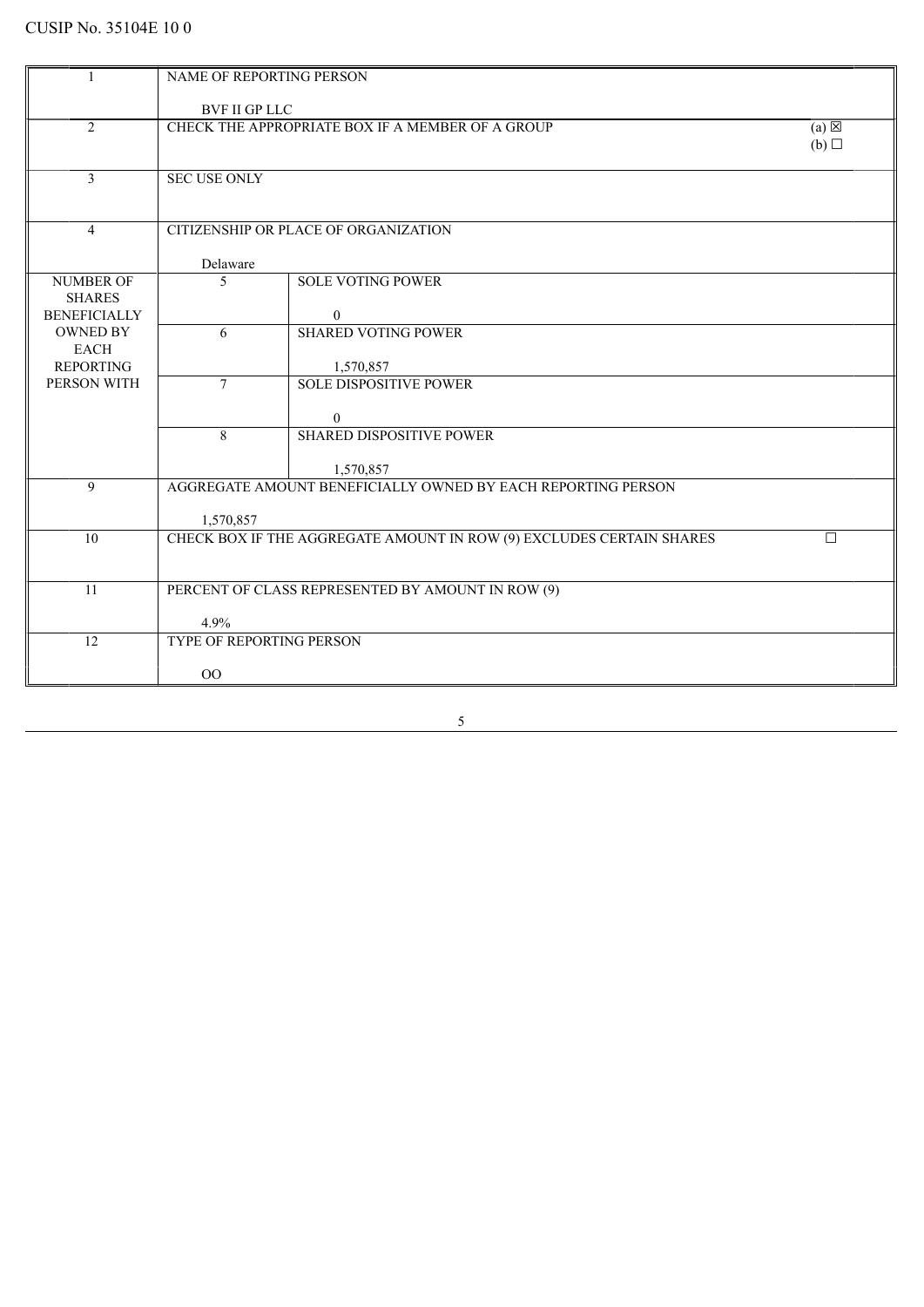|                                   | <b>NAME OF REPORTING PERSON</b>                                            |                                                                      |        |  |
|-----------------------------------|----------------------------------------------------------------------------|----------------------------------------------------------------------|--------|--|
|                                   |                                                                            | Biotechnology Value Trading Fund OS LP                               |        |  |
| $\overline{2}$                    | CHECK THE APPROPRIATE BOX IF A MEMBER OF A GROUP<br>$(a) \boxtimes$<br>(b) |                                                                      |        |  |
|                                   |                                                                            |                                                                      |        |  |
| $\overline{3}$                    | <b>SEC USE ONLY</b>                                                        |                                                                      |        |  |
|                                   |                                                                            |                                                                      |        |  |
| $\overline{4}$                    |                                                                            | CITIZENSHIP OR PLACE OF ORGANIZATION                                 |        |  |
|                                   | Cayman Islands                                                             |                                                                      |        |  |
| <b>NUMBER OF</b><br><b>SHARES</b> | 5                                                                          | <b>SOLE VOTING POWER</b>                                             |        |  |
| <b>BENEFICIALLY</b>               |                                                                            | $\mathbf{0}$                                                         |        |  |
| <b>OWNED BY</b><br><b>EACH</b>    | 6                                                                          | <b>SHARED VOTING POWER</b>                                           |        |  |
| <b>REPORTING</b>                  |                                                                            | 209,716                                                              |        |  |
| PERSON WITH                       | $\tau$                                                                     | <b>SOLE DISPOSITIVE POWER</b>                                        |        |  |
|                                   |                                                                            | $\mathbf{0}$                                                         |        |  |
|                                   | 8                                                                          | <b>SHARED DISPOSITIVE POWER</b>                                      |        |  |
|                                   |                                                                            | 209,716                                                              |        |  |
| 9                                 |                                                                            | AGGREGATE AMOUNT BENEFICIALLY OWNED BY EACH REPORTING PERSON         |        |  |
|                                   | 209,716                                                                    |                                                                      |        |  |
| 10                                |                                                                            | CHECK BOX IF THE AGGREGATE AMOUNT IN ROW (9) EXCLUDES CERTAIN SHARES | $\Box$ |  |
|                                   |                                                                            |                                                                      |        |  |
| 11                                |                                                                            | PERCENT OF CLASS REPRESENTED BY AMOUNT IN ROW (9)                    |        |  |
|                                   | Less than 1%                                                               |                                                                      |        |  |
| 12                                | TYPE OF REPORTING PERSON                                                   |                                                                      |        |  |
|                                   | PN                                                                         |                                                                      |        |  |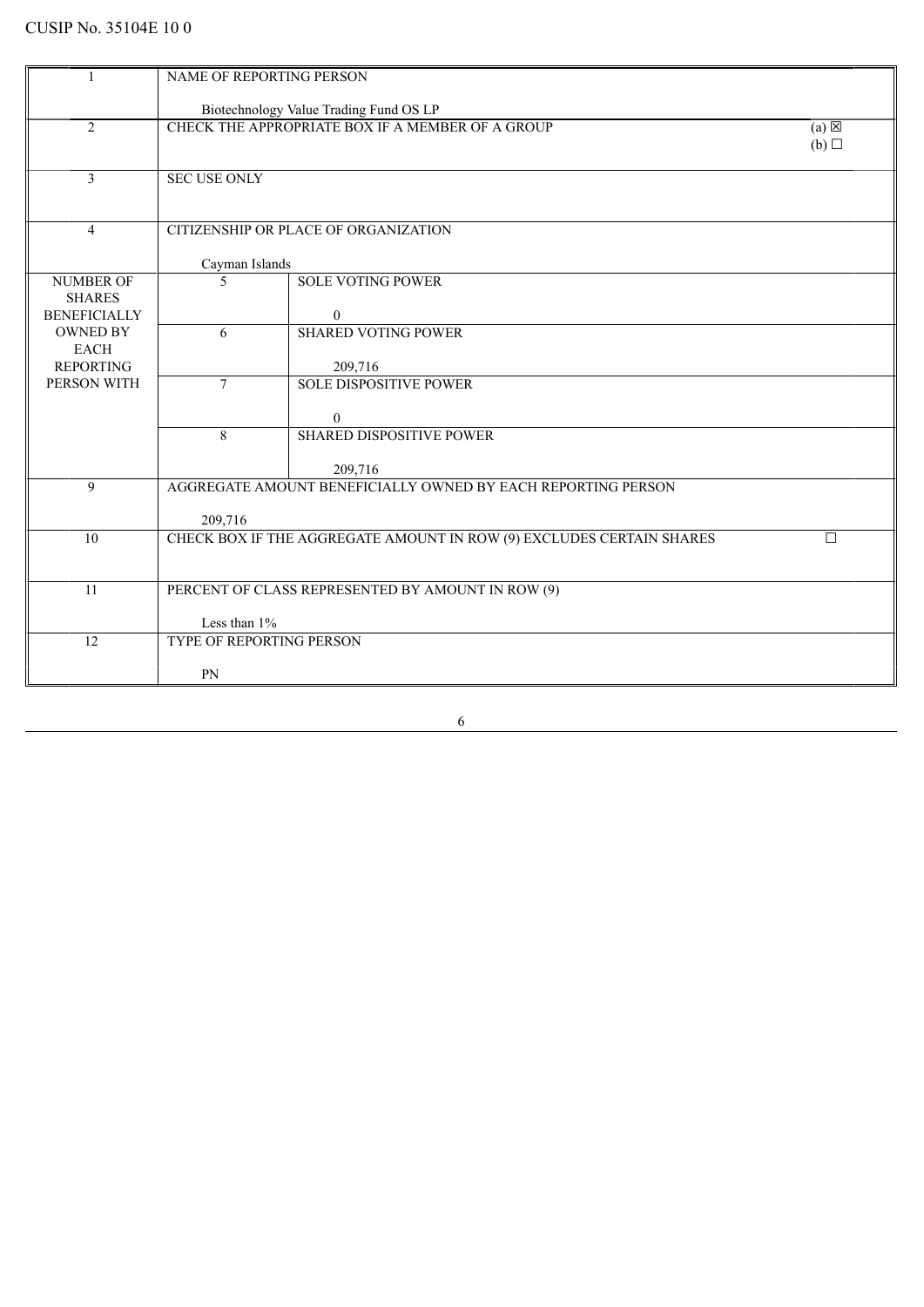|                                   | NAME OF REPORTING PERSON                                                   |                                                                      |        |
|-----------------------------------|----------------------------------------------------------------------------|----------------------------------------------------------------------|--------|
|                                   | BVF Partners OS Ltd.                                                       |                                                                      |        |
| $\overline{2}$                    | CHECK THE APPROPRIATE BOX IF A MEMBER OF A GROUP<br>$(a) \boxtimes$<br>(b) |                                                                      |        |
|                                   |                                                                            |                                                                      |        |
| $\overline{3}$                    | <b>SEC USE ONLY</b>                                                        |                                                                      |        |
|                                   |                                                                            |                                                                      |        |
| $\overline{4}$                    |                                                                            | CITIZENSHIP OR PLACE OF ORGANIZATION                                 |        |
|                                   | Cayman Islands                                                             |                                                                      |        |
| <b>NUMBER OF</b><br><b>SHARES</b> | 5                                                                          | <b>SOLE VOTING POWER</b>                                             |        |
| <b>BENEFICIALLY</b>               |                                                                            | $\overline{0}$                                                       |        |
| <b>OWNED BY</b>                   | 6                                                                          | <b>SHARED VOTING POWER</b>                                           |        |
| EACH<br><b>REPORTING</b>          |                                                                            | 209,716                                                              |        |
| PERSON WITH                       | $\tau$                                                                     | <b>SOLE DISPOSITIVE POWER</b>                                        |        |
|                                   |                                                                            | $\mathbf{0}$                                                         |        |
|                                   | 8                                                                          | <b>SHARED DISPOSITIVE POWER</b>                                      |        |
|                                   |                                                                            | 209,716                                                              |        |
| 9                                 |                                                                            | AGGREGATE AMOUNT BENEFICIALLY OWNED BY EACH REPORTING PERSON         |        |
|                                   | 209,716                                                                    |                                                                      |        |
| 10                                |                                                                            | CHECK BOX IF THE AGGREGATE AMOUNT IN ROW (9) EXCLUDES CERTAIN SHARES | $\Box$ |
|                                   |                                                                            |                                                                      |        |
| 11                                | PERCENT OF CLASS REPRESENTED BY AMOUNT IN ROW (9)                          |                                                                      |        |
|                                   | Less than 1%                                                               |                                                                      |        |
| 12                                | TYPE OF REPORTING PERSON                                                   |                                                                      |        |
|                                   | CO                                                                         |                                                                      |        |
|                                   |                                                                            |                                                                      |        |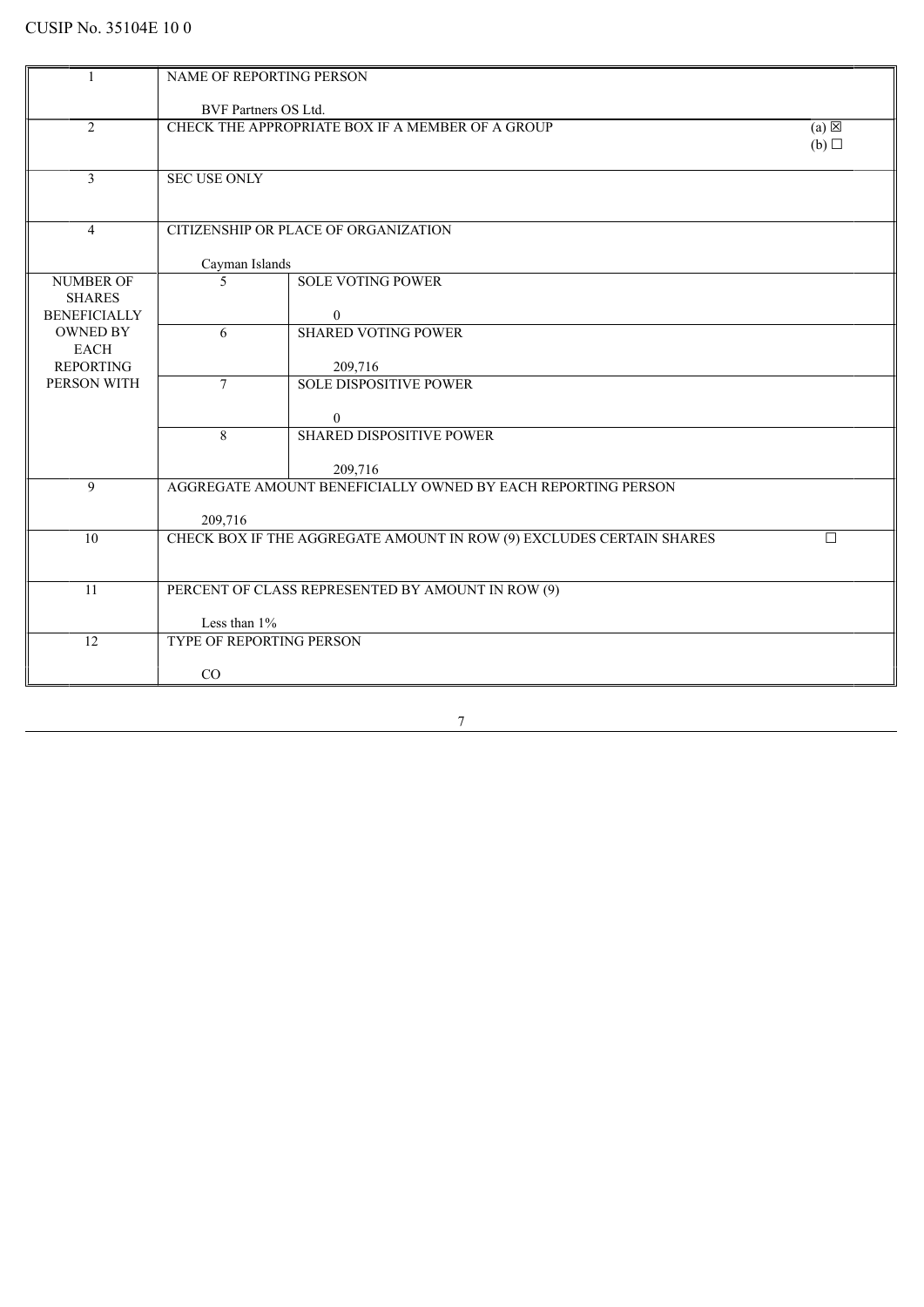| <b>BVF GP Holdings LLC</b><br>$\overline{2}$<br>CHECK THE APPROPRIATE BOX IF A MEMBER OF A GROUP<br>$(a) \boxtimes$<br>$(b)$ $\square$<br>$\overline{3}$<br><b>SEC USE ONLY</b><br>$\overline{4}$<br>CITIZENSHIP OR PLACE OF ORGANIZATION<br>Delaware<br><b>NUMBER OF</b><br>5<br><b>SOLE VOTING POWER</b><br><b>SHARES</b><br><b>BENEFICIALLY</b><br>$\overline{0}$<br><b>OWNED BY</b><br><b>SHARED VOTING POWER</b><br>6<br><b>EACH</b><br><b>REPORTING</b><br>3,703,268<br>PERSON WITH<br>$\tau$<br><b>SOLE DISPOSITIVE POWER</b><br>$\mathbf{0}$<br>8<br>SHARED DISPOSITIVE POWER<br>3,703,268<br>AGGREGATE AMOUNT BENEFICIALLY OWNED BY EACH REPORTING PERSON<br>9<br>3,703,268<br>CHECK BOX IF THE AGGREGATE AMOUNT IN ROW (9) EXCLUDES CERTAIN SHARES<br>10<br>$\Box$<br>PERCENT OF CLASS REPRESENTED BY AMOUNT IN ROW (9)<br>11<br>11.5%<br>12<br>TYPE OF REPORTING PERSON | NAME OF REPORTING PERSON |  |  |  |
|------------------------------------------------------------------------------------------------------------------------------------------------------------------------------------------------------------------------------------------------------------------------------------------------------------------------------------------------------------------------------------------------------------------------------------------------------------------------------------------------------------------------------------------------------------------------------------------------------------------------------------------------------------------------------------------------------------------------------------------------------------------------------------------------------------------------------------------------------------------------------------|--------------------------|--|--|--|
|                                                                                                                                                                                                                                                                                                                                                                                                                                                                                                                                                                                                                                                                                                                                                                                                                                                                                    |                          |  |  |  |
|                                                                                                                                                                                                                                                                                                                                                                                                                                                                                                                                                                                                                                                                                                                                                                                                                                                                                    |                          |  |  |  |
|                                                                                                                                                                                                                                                                                                                                                                                                                                                                                                                                                                                                                                                                                                                                                                                                                                                                                    |                          |  |  |  |
|                                                                                                                                                                                                                                                                                                                                                                                                                                                                                                                                                                                                                                                                                                                                                                                                                                                                                    |                          |  |  |  |
|                                                                                                                                                                                                                                                                                                                                                                                                                                                                                                                                                                                                                                                                                                                                                                                                                                                                                    |                          |  |  |  |
|                                                                                                                                                                                                                                                                                                                                                                                                                                                                                                                                                                                                                                                                                                                                                                                                                                                                                    |                          |  |  |  |
|                                                                                                                                                                                                                                                                                                                                                                                                                                                                                                                                                                                                                                                                                                                                                                                                                                                                                    |                          |  |  |  |
|                                                                                                                                                                                                                                                                                                                                                                                                                                                                                                                                                                                                                                                                                                                                                                                                                                                                                    |                          |  |  |  |
|                                                                                                                                                                                                                                                                                                                                                                                                                                                                                                                                                                                                                                                                                                                                                                                                                                                                                    |                          |  |  |  |
|                                                                                                                                                                                                                                                                                                                                                                                                                                                                                                                                                                                                                                                                                                                                                                                                                                                                                    |                          |  |  |  |
|                                                                                                                                                                                                                                                                                                                                                                                                                                                                                                                                                                                                                                                                                                                                                                                                                                                                                    |                          |  |  |  |
|                                                                                                                                                                                                                                                                                                                                                                                                                                                                                                                                                                                                                                                                                                                                                                                                                                                                                    |                          |  |  |  |
|                                                                                                                                                                                                                                                                                                                                                                                                                                                                                                                                                                                                                                                                                                                                                                                                                                                                                    |                          |  |  |  |
|                                                                                                                                                                                                                                                                                                                                                                                                                                                                                                                                                                                                                                                                                                                                                                                                                                                                                    |                          |  |  |  |
|                                                                                                                                                                                                                                                                                                                                                                                                                                                                                                                                                                                                                                                                                                                                                                                                                                                                                    |                          |  |  |  |
|                                                                                                                                                                                                                                                                                                                                                                                                                                                                                                                                                                                                                                                                                                                                                                                                                                                                                    |                          |  |  |  |
|                                                                                                                                                                                                                                                                                                                                                                                                                                                                                                                                                                                                                                                                                                                                                                                                                                                                                    |                          |  |  |  |
|                                                                                                                                                                                                                                                                                                                                                                                                                                                                                                                                                                                                                                                                                                                                                                                                                                                                                    |                          |  |  |  |
|                                                                                                                                                                                                                                                                                                                                                                                                                                                                                                                                                                                                                                                                                                                                                                                                                                                                                    |                          |  |  |  |
|                                                                                                                                                                                                                                                                                                                                                                                                                                                                                                                                                                                                                                                                                                                                                                                                                                                                                    |                          |  |  |  |
|                                                                                                                                                                                                                                                                                                                                                                                                                                                                                                                                                                                                                                                                                                                                                                                                                                                                                    |                          |  |  |  |
|                                                                                                                                                                                                                                                                                                                                                                                                                                                                                                                                                                                                                                                                                                                                                                                                                                                                                    |                          |  |  |  |
|                                                                                                                                                                                                                                                                                                                                                                                                                                                                                                                                                                                                                                                                                                                                                                                                                                                                                    |                          |  |  |  |
|                                                                                                                                                                                                                                                                                                                                                                                                                                                                                                                                                                                                                                                                                                                                                                                                                                                                                    |                          |  |  |  |
| $00\,$                                                                                                                                                                                                                                                                                                                                                                                                                                                                                                                                                                                                                                                                                                                                                                                                                                                                             |                          |  |  |  |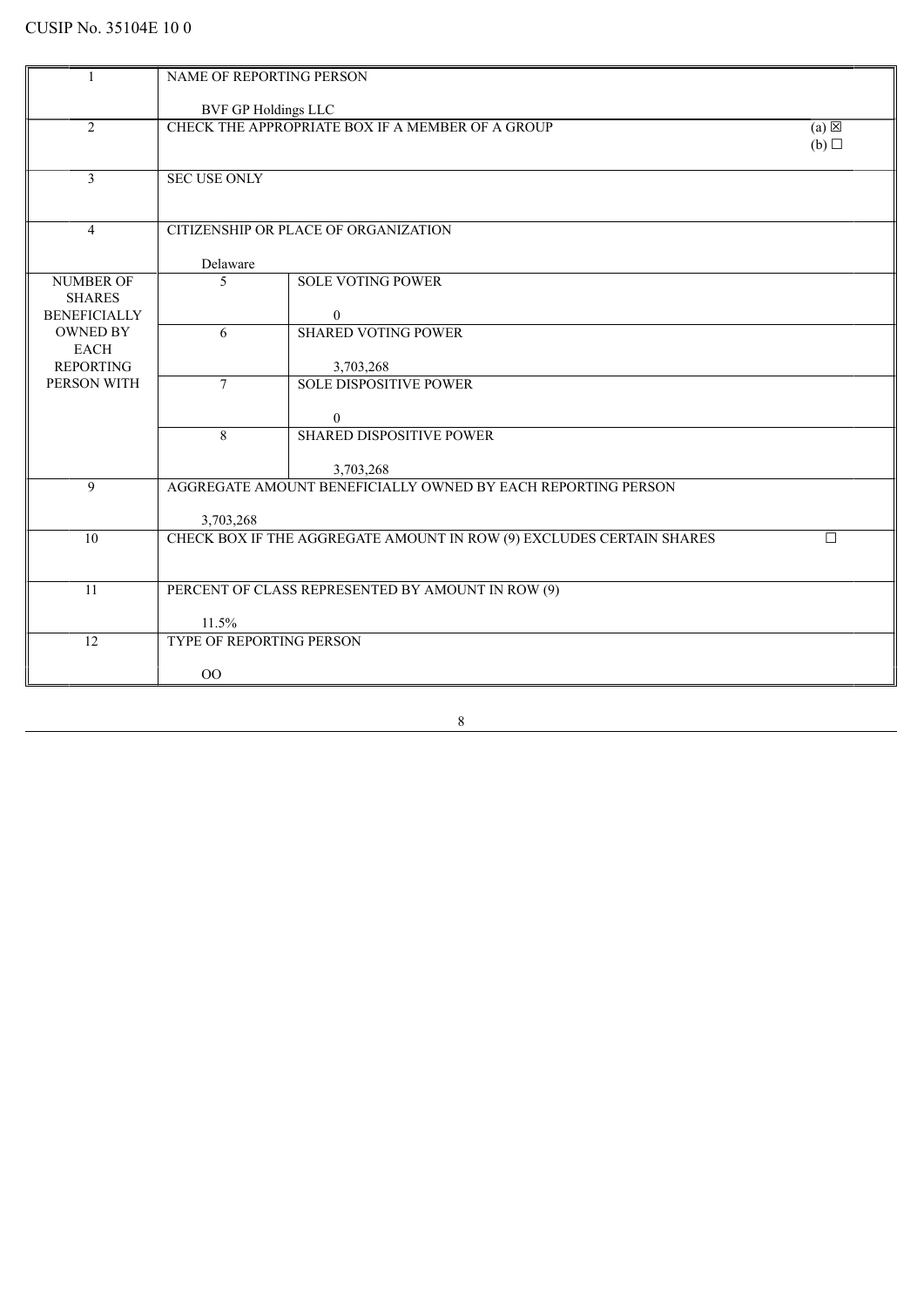|                                   | NAME OF REPORTING PERSON |                                                                      |        |  |  |
|-----------------------------------|--------------------------|----------------------------------------------------------------------|--------|--|--|
|                                   | BVF Partners L.P.        |                                                                      |        |  |  |
| $\overline{2}$                    |                          | CHECK THE APPROPRIATE BOX IF A MEMBER OF A GROUP<br>$(a) \boxtimes$  |        |  |  |
|                                   |                          |                                                                      | (b)    |  |  |
| 3                                 | <b>SEC USE ONLY</b>      |                                                                      |        |  |  |
|                                   |                          |                                                                      |        |  |  |
| $\overline{4}$                    |                          | CITIZENSHIP OR PLACE OF ORGANIZATION                                 |        |  |  |
|                                   | Delaware                 |                                                                      |        |  |  |
| <b>NUMBER OF</b><br><b>SHARES</b> | 5                        | <b>SOLE VOTING POWER</b>                                             |        |  |  |
| <b>BENEFICIALLY</b>               |                          | $\overline{0}$                                                       |        |  |  |
| <b>OWNED BY</b><br>EACH           | 6                        | <b>SHARED VOTING POWER</b>                                           |        |  |  |
| <b>REPORTING</b>                  |                          | 4,007,413                                                            |        |  |  |
| PERSON WITH                       | $\overline{7}$           | <b>SOLE DISPOSITIVE POWER</b>                                        |        |  |  |
|                                   |                          | $\overline{0}$                                                       |        |  |  |
|                                   | 8                        | <b>SHARED DISPOSITIVE POWER</b>                                      |        |  |  |
|                                   |                          | 4,007,413                                                            |        |  |  |
| 9                                 |                          | AGGREGATE AMOUNT BENEFICIALLY OWNED BY EACH REPORTING PERSON         |        |  |  |
|                                   | 4,007,413                |                                                                      |        |  |  |
| 10                                |                          | CHECK BOX IF THE AGGREGATE AMOUNT IN ROW (9) EXCLUDES CERTAIN SHARES | $\Box$ |  |  |
|                                   |                          |                                                                      |        |  |  |
| 11                                |                          | PERCENT OF CLASS REPRESENTED BY AMOUNT IN ROW (9)                    |        |  |  |
|                                   | 12.4%                    |                                                                      |        |  |  |
| 12                                | TYPE OF REPORTING PERSON |                                                                      |        |  |  |
|                                   | PN, IA                   |                                                                      |        |  |  |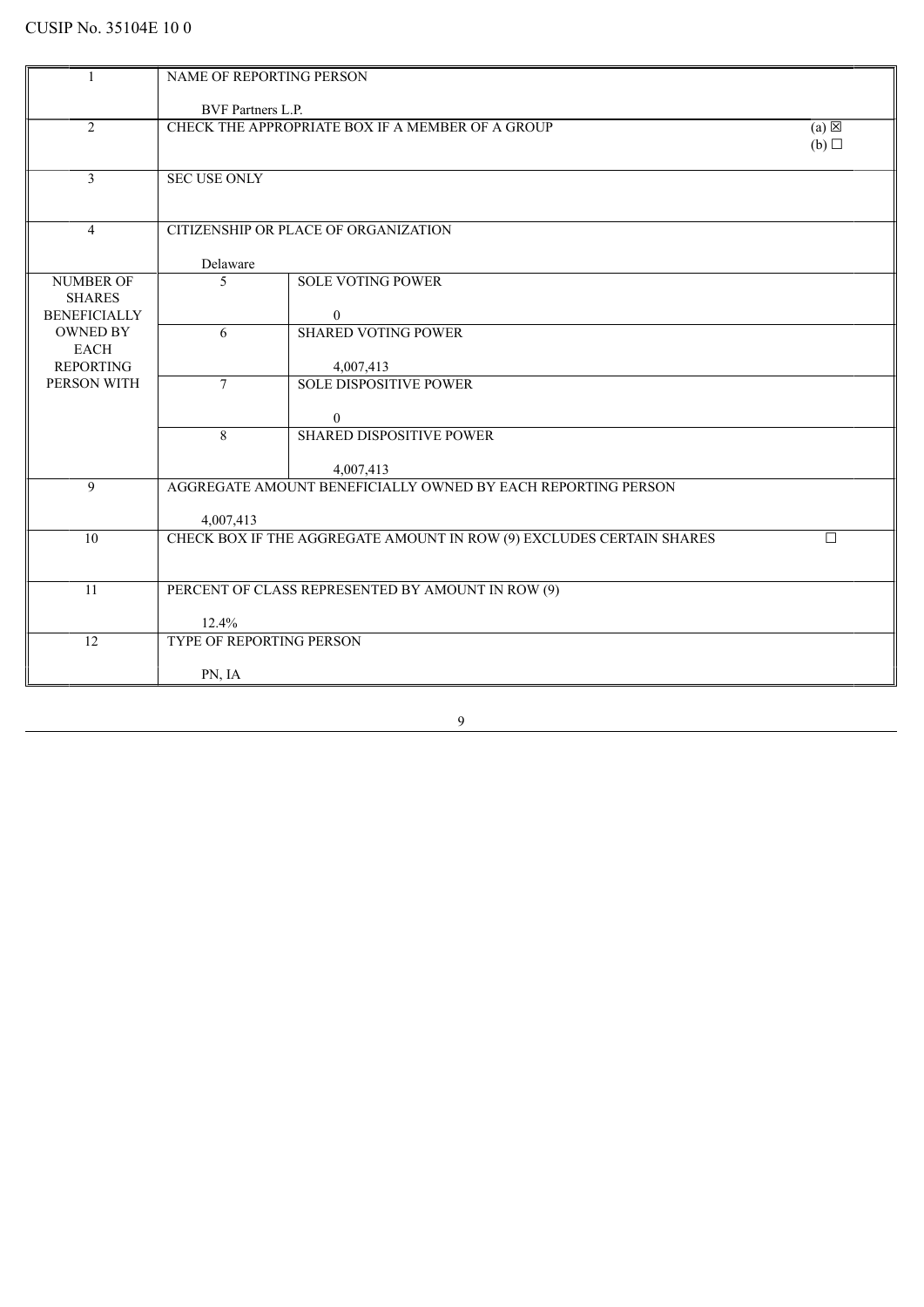|                                        | NAME OF REPORTING PERSON                         |                                                                      |                 |
|----------------------------------------|--------------------------------------------------|----------------------------------------------------------------------|-----------------|
|                                        |                                                  |                                                                      |                 |
|                                        | BVF Inc.                                         |                                                                      | $(a) \boxtimes$ |
| $\overline{2}$                         | CHECK THE APPROPRIATE BOX IF A MEMBER OF A GROUP |                                                                      |                 |
|                                        |                                                  |                                                                      | (b)             |
| 3                                      | <b>SEC USE ONLY</b>                              |                                                                      |                 |
|                                        |                                                  |                                                                      |                 |
|                                        |                                                  |                                                                      |                 |
| $\overline{4}$                         |                                                  | CITIZENSHIP OR PLACE OF ORGANIZATION                                 |                 |
|                                        | Delaware                                         |                                                                      |                 |
| <b>NUMBER OF</b>                       | 5                                                | <b>SOLE VOTING POWER</b>                                             |                 |
| <b>SHARES</b>                          |                                                  |                                                                      |                 |
| <b>BENEFICIALLY</b><br><b>OWNED BY</b> | 6                                                | $\boldsymbol{0}$<br><b>SHARED VOTING POWER</b>                       |                 |
| <b>EACH</b>                            |                                                  |                                                                      |                 |
| <b>REPORTING</b>                       |                                                  | 4,007,413                                                            |                 |
| PERSON WITH                            | $\overline{7}$                                   | <b>SOLE DISPOSITIVE POWER</b>                                        |                 |
|                                        |                                                  | $\mathbf{0}$                                                         |                 |
|                                        | 8                                                | <b>SHARED DISPOSITIVE POWER</b>                                      |                 |
|                                        |                                                  |                                                                      |                 |
|                                        |                                                  | 4,007,413                                                            |                 |
| $\mathbf Q$                            |                                                  | AGGREGATE AMOUNT BENEFICIALLY OWNED BY EACH REPORTING PERSON         |                 |
|                                        | 4,007,413                                        |                                                                      |                 |
| 10                                     |                                                  | CHECK BOX IF THE AGGREGATE AMOUNT IN ROW (9) EXCLUDES CERTAIN SHARES | $\Box$          |
|                                        |                                                  |                                                                      |                 |
| 11                                     |                                                  | PERCENT OF CLASS REPRESENTED BY AMOUNT IN ROW (9)                    |                 |
|                                        |                                                  |                                                                      |                 |
|                                        | 12.4%                                            |                                                                      |                 |
| 12                                     | <b>TYPE OF REPORTING PERSON</b>                  |                                                                      |                 |
|                                        | CO                                               |                                                                      |                 |
|                                        |                                                  |                                                                      |                 |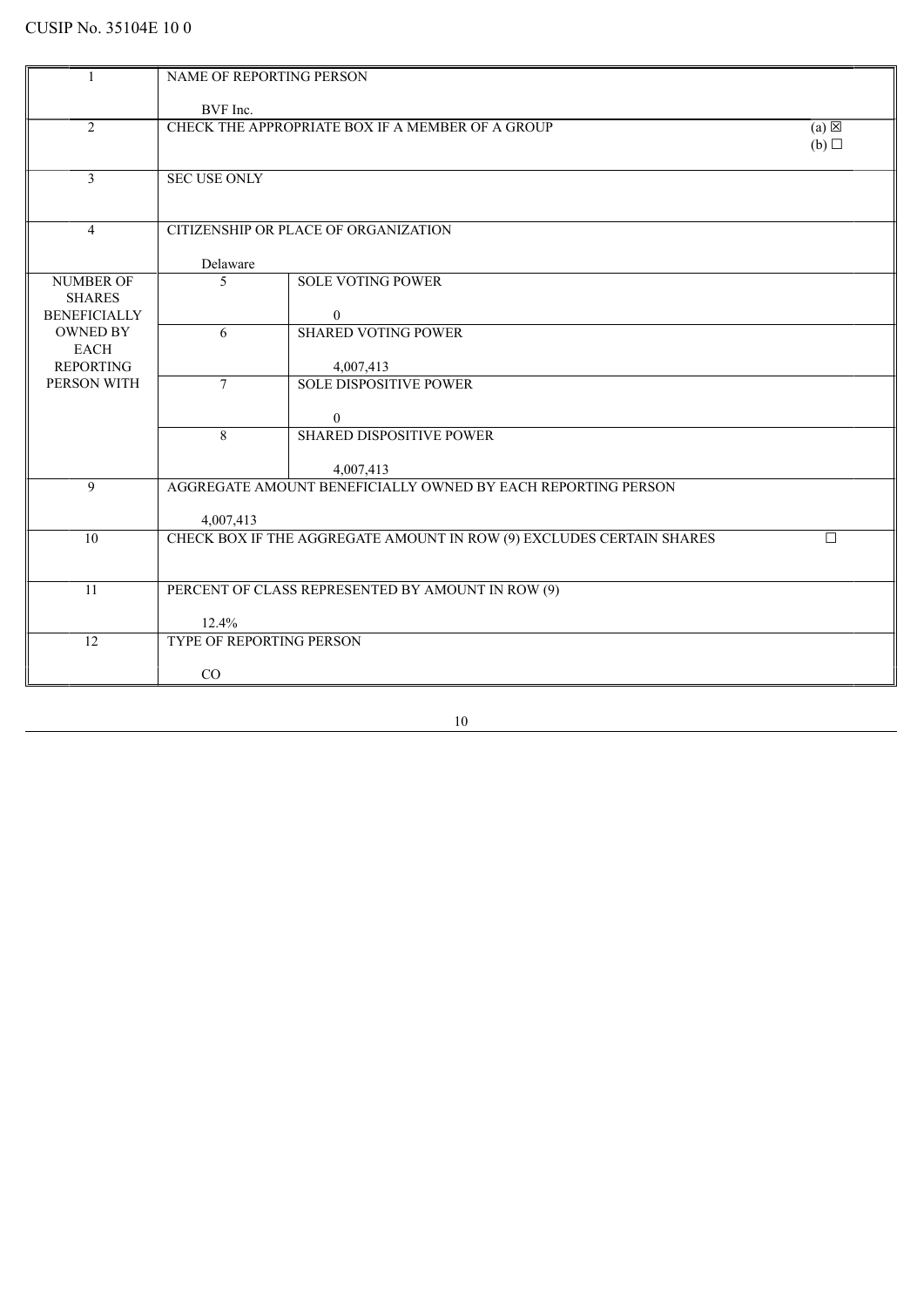|                                   | NAME OF REPORTING PERSON                                            |                                                                      |     |  |
|-----------------------------------|---------------------------------------------------------------------|----------------------------------------------------------------------|-----|--|
|                                   |                                                                     | Mark N. Lampert                                                      |     |  |
| $\overline{2}$                    | CHECK THE APPROPRIATE BOX IF A MEMBER OF A GROUP<br>$(a) \boxtimes$ |                                                                      |     |  |
|                                   |                                                                     |                                                                      | (b) |  |
| 3                                 | <b>SEC USE ONLY</b>                                                 |                                                                      |     |  |
|                                   |                                                                     |                                                                      |     |  |
| $\overline{4}$                    |                                                                     | CITIZENSHIP OR PLACE OF ORGANIZATION                                 |     |  |
|                                   |                                                                     |                                                                      |     |  |
|                                   | <b>United States</b>                                                |                                                                      |     |  |
| <b>NUMBER OF</b><br><b>SHARES</b> | 5                                                                   | <b>SOLE VOTING POWER</b>                                             |     |  |
| <b>BENEFICIALLY</b>               |                                                                     | $\overline{0}$                                                       |     |  |
| <b>OWNED BY</b><br><b>EACH</b>    | 6                                                                   | <b>SHARED VOTING POWER</b>                                           |     |  |
| <b>REPORTING</b>                  |                                                                     | 4,007,413                                                            |     |  |
| PERSON WITH                       | $\overline{7}$                                                      | <b>SOLE DISPOSITIVE POWER</b>                                        |     |  |
|                                   |                                                                     | $\overline{0}$                                                       |     |  |
|                                   | 8                                                                   | <b>SHARED DISPOSITIVE POWER</b>                                      |     |  |
|                                   |                                                                     | 4,007,413                                                            |     |  |
| 9                                 |                                                                     | AGGREGATE AMOUNT BENEFICIALLY OWNED BY EACH REPORTING PERSON         |     |  |
|                                   | 4,007,413                                                           |                                                                      |     |  |
| 10                                |                                                                     | CHECK BOX IF THE AGGREGATE AMOUNT IN ROW (9) EXCLUDES CERTAIN SHARES | П   |  |
|                                   |                                                                     |                                                                      |     |  |
| 11                                | PERCENT OF CLASS REPRESENTED BY AMOUNT IN ROW (9)                   |                                                                      |     |  |
|                                   |                                                                     |                                                                      |     |  |
| 12                                | 12.4%<br><b>TYPE OF REPORTING PERSON</b>                            |                                                                      |     |  |
|                                   |                                                                     |                                                                      |     |  |
|                                   | IN                                                                  |                                                                      |     |  |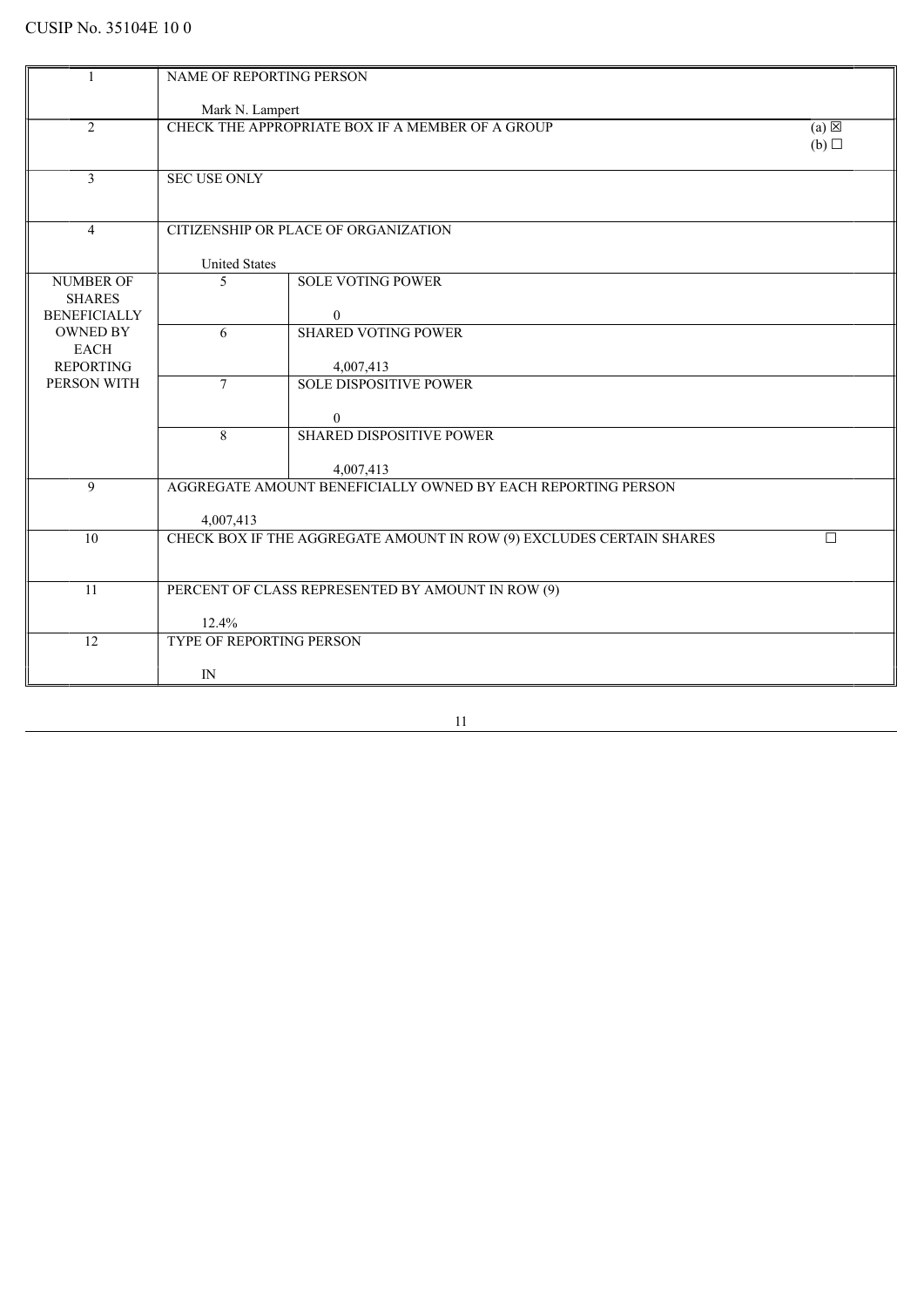| Item $1(a)$ .                                   | Name of Issuer:                                                                                                                                                  |
|-------------------------------------------------|------------------------------------------------------------------------------------------------------------------------------------------------------------------|
|                                                 | 4D Molecular Therapeutics, Inc., a Delaware corporation (the "Issuer").                                                                                          |
| Item $1(b)$ .                                   | Address of Issuer's Principal Executive Offices:                                                                                                                 |
|                                                 | 5858 Horton Street #455<br>Emeryville, CA 94608                                                                                                                  |
| Item $2(a)$ .<br>Item $2(b)$ .<br>Item $2(c)$ . | Name of Person Filing<br>Address of Principal Business Office or, if None, Residence<br>Citizenship                                                              |
|                                                 | Biotechnology Value Fund, L.P. ("BVF")<br>44 Montgomery St., 40th Floor<br>San Francisco, California 94104<br>Citizenship: Delaware                              |
|                                                 | BVF I GP LLC ("BVF GP")<br>44 Montgomery St., 40th Floor<br>San Francisco, California 94104<br>Citizenship: Delaware                                             |
|                                                 | Biotechnology Value Fund II, L.P. ("BVF2")<br>44 Montgomery St., 40th Floor<br>San Francisco, California 94104<br>Citizenship: Delaware                          |
|                                                 | BVF II GP LLC ("BVF2 GP")<br>44 Montgomery St., 40th Floor<br>San Francisco, California 94104<br>Citizenship: Delaware                                           |
|                                                 | Biotechnology Value Trading Fund OS LP ("Trading Fund OS")<br>PO Box 309 Ugland House<br>Grand Cayman, KY1-1104<br>Cayman Islands<br>Citizenship: Cayman Islands |
|                                                 | BVF Partners OS Ltd. ("Partners OS")<br>PO Box 309 Ugland House<br>Grand Cayman, KY1-1104<br>Cayman Islands<br>Citizenship: Cayman Islands                       |
|                                                 | BVF GP Holdings LLC ("BVF GPH")<br>44 Montgomery St., 40th Floor<br>San Francisco, California 94104<br>Citizenship: Delaware                                     |
|                                                 | BVF Partners L.P. ("Partners")<br>44 Montgomery St., 40th Floor<br>San Francisco, California 94104<br>Citizenship: Delaware                                      |
|                                                 | 12                                                                                                                                                               |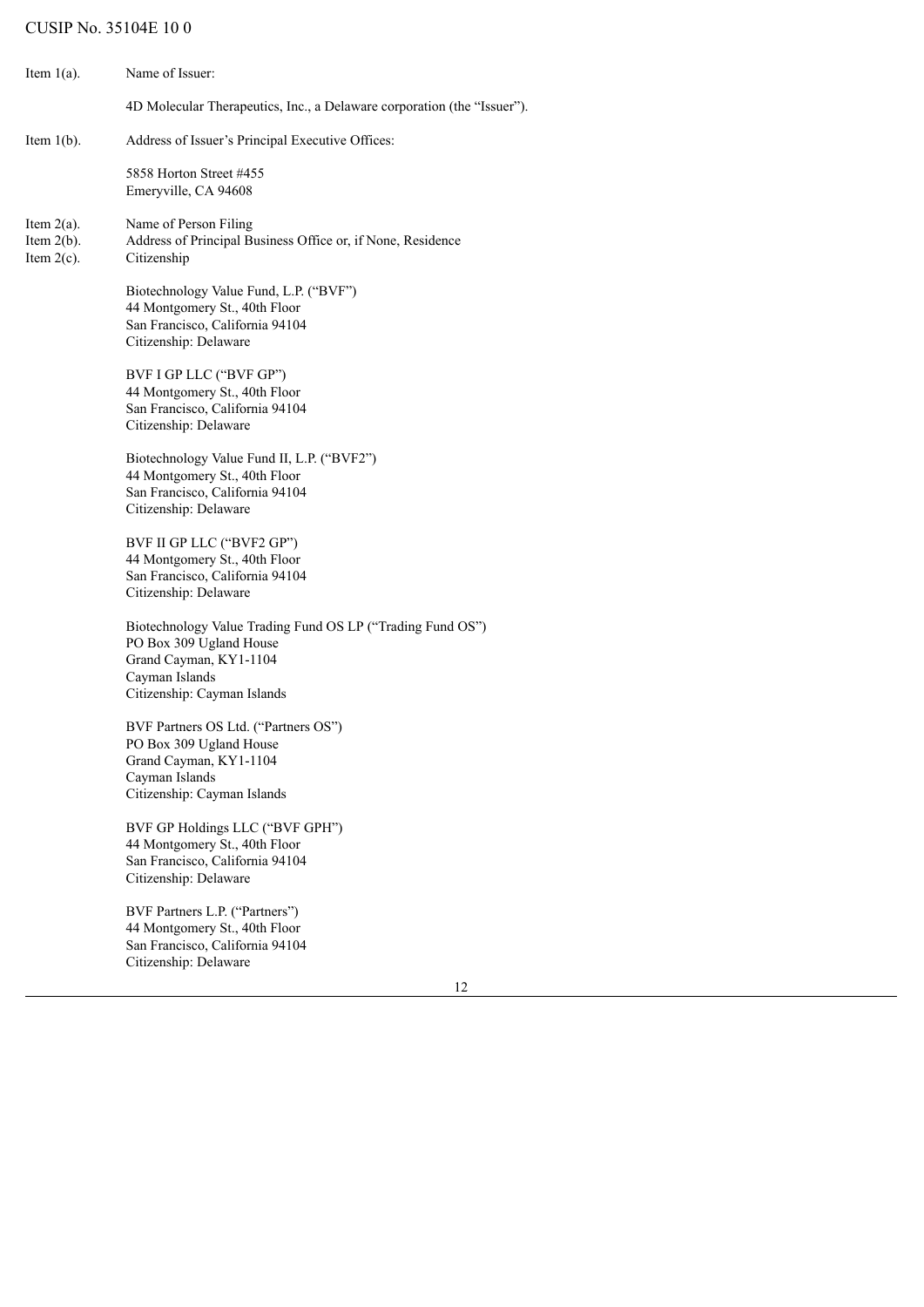|               | BVF Inc.<br>44 Montgomery St., 40th Floor<br>San Francisco, California 94104<br>Citizenship: Delaware |                                                                                                |                                                                                                                                                                                             |  |  |
|---------------|-------------------------------------------------------------------------------------------------------|------------------------------------------------------------------------------------------------|---------------------------------------------------------------------------------------------------------------------------------------------------------------------------------------------|--|--|
|               |                                                                                                       | 44 Montgomery St., 40th Floor<br>San Francisco, California 94104<br>Citizenship: United States | Mark N. Lampert ("Mr. Lampert")                                                                                                                                                             |  |  |
|               |                                                                                                       |                                                                                                | Each of the foregoing is referred to as a "Reporting Person" and collectively as the "Reporting Persons."                                                                                   |  |  |
| Item $2(d)$ . |                                                                                                       | Title of Class of Securities:                                                                  |                                                                                                                                                                                             |  |  |
|               |                                                                                                       |                                                                                                | Common Stock, par value \$0.0001 per share (the "Shares").                                                                                                                                  |  |  |
| Item $2(e)$ . | <b>CUSIP Number:</b>                                                                                  |                                                                                                |                                                                                                                                                                                             |  |  |
|               | 35104E 100                                                                                            |                                                                                                |                                                                                                                                                                                             |  |  |
| Item 3.       |                                                                                                       |                                                                                                | If This Statement is Filed Pursuant to Rule $13d-1(b)$ , or $13d-2(b)$ or (c), Check Whether the Person Filing is a:                                                                        |  |  |
|               |                                                                                                       | $\sqrt{x}$                                                                                     | Not applicable.                                                                                                                                                                             |  |  |
|               | (a)                                                                                                   | $\frac{1}{2}$                                                                                  | Broker or dealer registered under Section 15 of the Exchange Act.                                                                                                                           |  |  |
|               | (b)                                                                                                   | $\frac{1}{2}$                                                                                  | Bank as defined in Section $3(a)(6)$ of the Exchange Act.                                                                                                                                   |  |  |
|               | (c)                                                                                                   | $\frac{1}{2}$                                                                                  | Insurance company as defined in Section $3(a)(19)$ of the Exchange Act.                                                                                                                     |  |  |
|               | (d)                                                                                                   | $\frac{1}{2}$                                                                                  | Investment company registered under Section 8 of the Investment Company Act.                                                                                                                |  |  |
|               | (e)                                                                                                   | $\frac{1}{2}$                                                                                  | An investment adviser in accordance with Rule $13d-1(b)(1)(ii)(E)$ .                                                                                                                        |  |  |
|               | (f)                                                                                                   | $\frac{1}{2}$                                                                                  | An employee benefit plan or endowment fund in accordance with Rule $13d-1(b)(1)(ii)(F)$ .                                                                                                   |  |  |
|               | (g)                                                                                                   | $\frac{1}{2}$                                                                                  | A parent holding company or control person in accordance with Rule $13d-1(b)(1)(ii)(G)$ .                                                                                                   |  |  |
|               | (h)                                                                                                   | $\frac{1}{2}$                                                                                  | A savings association as defined in Section 3(b) of the Federal Deposit Insurance Act.                                                                                                      |  |  |
|               | (i)                                                                                                   | $\frac{1}{2}$                                                                                  | A church plan that is excluded from the definition of an investment company under Section $3(c)(14)$ of the<br>Investment Company Act.                                                      |  |  |
|               | (j)                                                                                                   | $\frac{1}{2}$                                                                                  | Group, in accordance with Rule $13d-1(b)(1)(ii)(J)$ .                                                                                                                                       |  |  |
|               | (k)                                                                                                   | $\frac{1}{2}$                                                                                  | Group, in accordance with Rule $240.13d-1(b)(1)(ii)(K)$ . If filing as a non-U.S. institution in accordance with<br>Rule $240.13d-1(b)(1)(ii)(J)$ , please specify the type of institution: |  |  |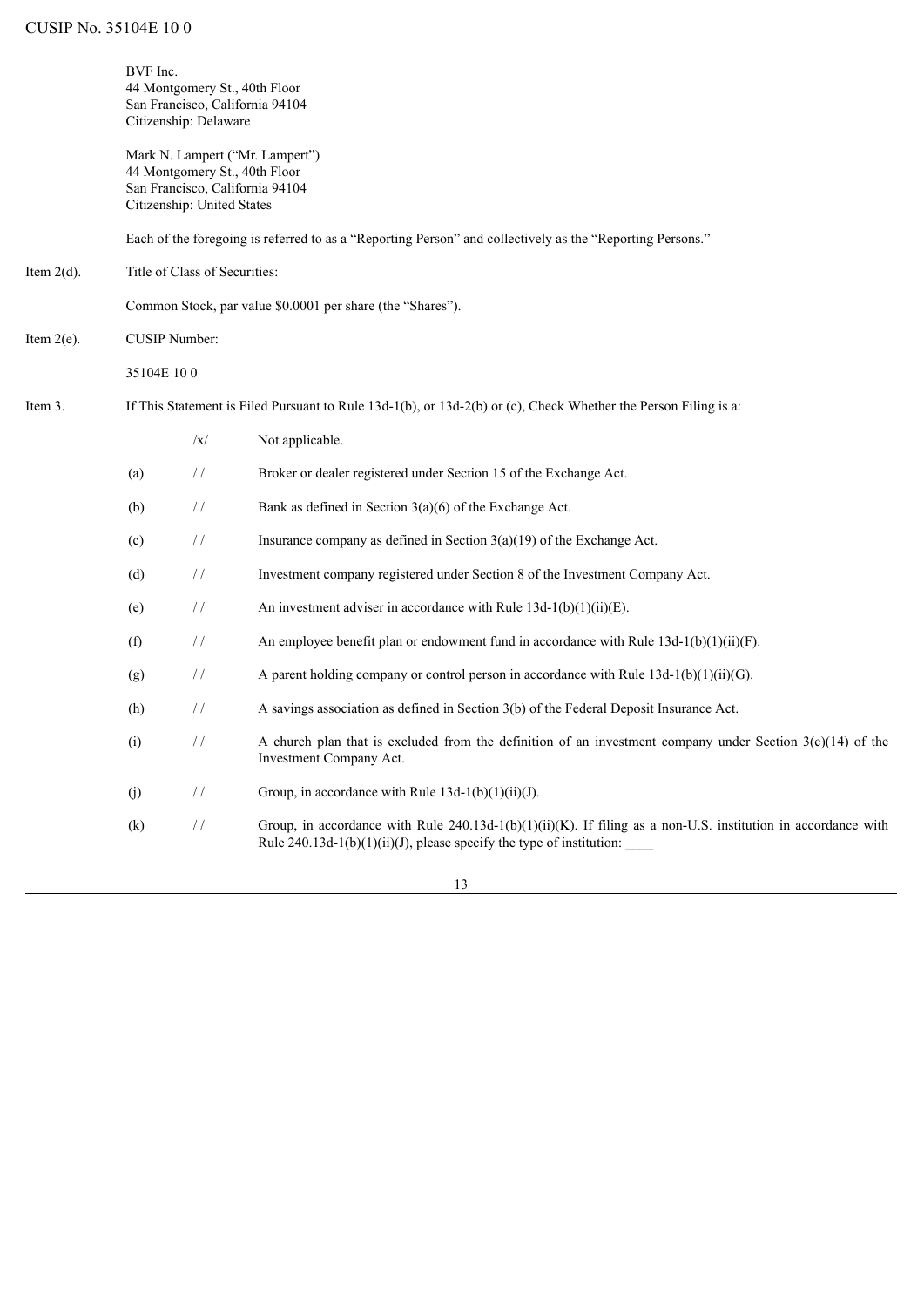Item 4. Ownership

(a) Amount beneficially owned:

As of the close of business on June 21, 2022, (i) BVF beneficially owned 2,132,411 Shares, (ii) BVF2 beneficially owned 1,570,857 Shares and (iii) Trading Fund OS beneficially owned 209,716 Shares.

BVF GP, as the general partner of BVF, may be deemed to beneficially own the 2,132,411 Shares beneficially owned by BVF.

BVF2 GP, as the general partner of BVF2, may be deemed to beneficially own the 1,570,857 Shares beneficially owned by BVF2.

Partners OS, as the general partner of Trading Fund OS, may be deemed to beneficially own the 209,716 Shares beneficially owned by Trading Fund OS.

BVF GPH, as the sole member of each of BVF GP and BVF2 GP, may be deemed to beneficially own the 3,703,268 Shares beneficially owned in the aggregate by BVF and BVF2.

Partners, as the investment manager of BVF, BVF2 and Trading Fund OS, and the sole member of Partners OS, may be deemed to beneficially own the 4,007,413 Shares beneficially owned in the aggregate by BVF, BVF2 and Trading Fund OS and held in certain Partners managed accounts (the "Partners Managed Accounts"), including 94,429 Shares held in the Partners Managed Accounts.

BVF Inc., as the general partner of Partners, may be deemed to beneficially own the 4,007,413 Shares beneficially owned by Partners.

Mr. Lampert, as a director and officer of BVF Inc., may be deemed to beneficially own the 4,007,413 Shares beneficially owned by BVF Inc.

The foregoing should not be construed in and of itself as an admission by any Reporting Person as to beneficial ownership of any Shares owned by another Reporting Person. BVF GP disclaims beneficial ownership of the Shares beneficially owned by BVF. BVF2 GP disclaims beneficial ownership of the Shares beneficially owned by BVF2. Partners OS disclaims beneficial ownership of the Shares beneficially owned by Trading Fund OS. BVF GPH disclaims beneficial ownership of the Shares beneficially owned by BVF and BVF2. Each of Partners, BVF Inc. and Mr. Lampert disclaims beneficial ownership of the Shares beneficially owned by BVF, BVF2 and Trading Fund OS and held in the Partners Managed Accounts, and the filing of this statement shall not be construed as an admission that any such person or entity is the beneficial owner of any such securities.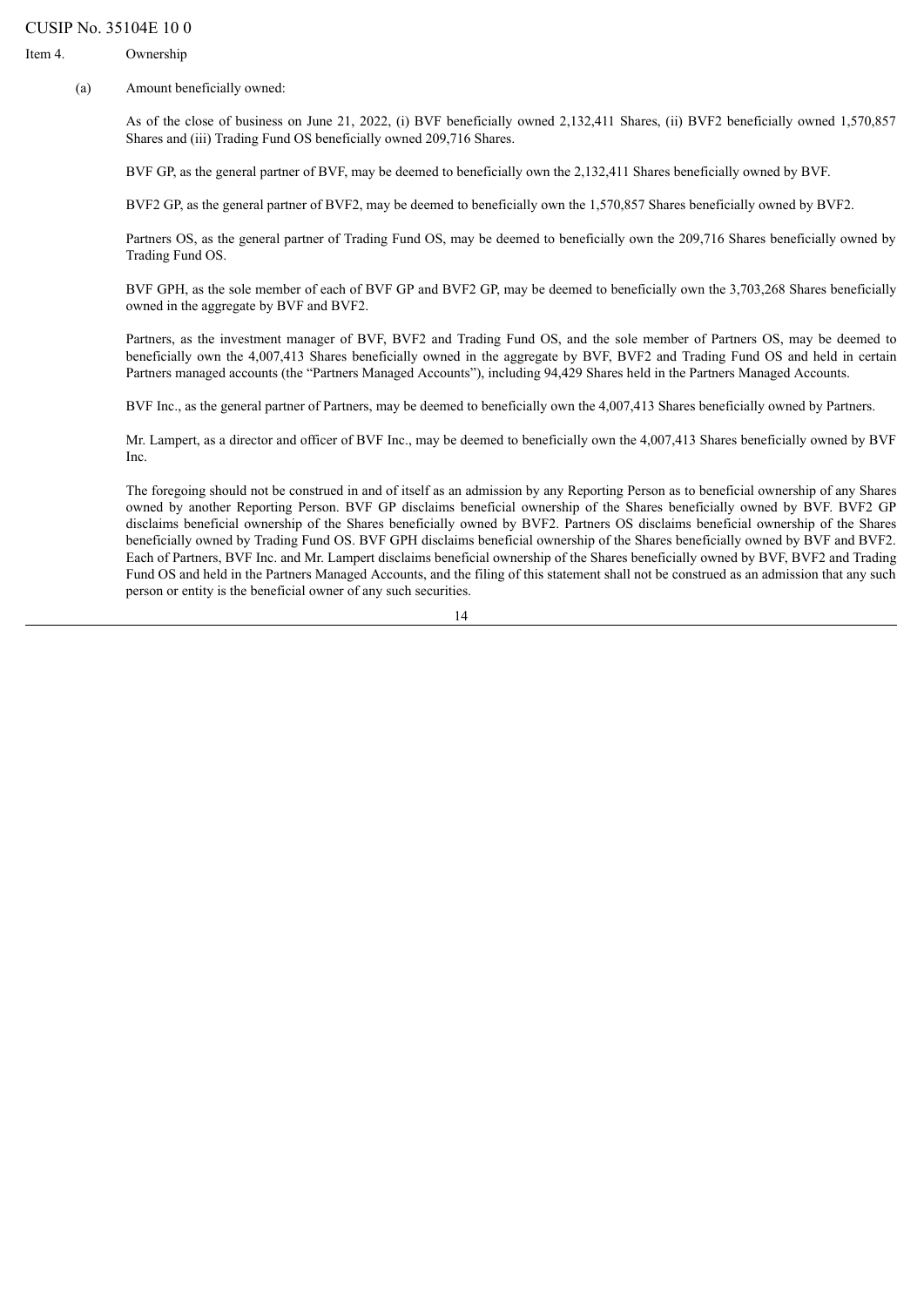(b) Percent of class:

The following percentages are based on 32,299,784 Shares outstanding, which is the total number of Shares outstanding as of May 12, 2022 as disclosed in the Issuer's Quarterly Report on Form 10-Q filed with the Securities and Exchange Commission on May 12, 2022.

As of the close of business on June 21, 2022, (i) BVF beneficially owned approximately 6.6% of the outstanding Shares, (ii) BVF2 beneficially owned approximately 4.9% of the outstanding Shares, (iii) Trading Fund OS beneficially owned less than 1% of the outstanding Shares, (iv) BVF GP may be deemed to beneficially own approximately 6.6% of the outstanding Shares, (v) BVF2 GP may be deemed to beneficially own approximately 4.9% of the outstanding Shares, (vi) Partners OS may be deemed to beneficially own less than 1% of the outstanding Shares, (vii) BVF GPH may be deemed to beneficially own approximately 11.5% of the outstanding Shares and (viii) each of Partners, BVF Inc. and Mr. Lampert may be deemed to beneficially own approximately 12.4% of the outstanding Shares (less than 1% of the outstanding Shares are held in the Partners Managed Accounts).

- (c) Number of shares as to which such person has:
- (i) Sole power to vote or to direct the vote

See Cover Pages Items 5-9.

(ii) Shared power to vote or to direct the vote

See Cover Pages Items 5-9.

(iii) Sole power to dispose or to direct the disposition of

See Cover Pages Items 5-9.

(iv) Shared power to dispose or to direct the disposition of

See Cover Pages Items 5-9.

Item 5. Ownership of Five Percent or Less of a Class.

Not Applicable.

Item 6. Ownership of More than Five Percent on Behalf of Another Person.

BVF GP, BVF GPH, Partners, BVF Inc. and Mr. Lampert share voting and dispositive power over the Shares beneficially owned by BVF. BVF GPH, Partners, BVF Inc. and Mr. Lampert share voting and dispositive power over the Shares beneficially owned by BVF2. Partners, BVF Inc. and Mr. Lampert share voting and dispositive power over the Shares beneficially owned by Trading Fund OS and held in the Partners Managed Accounts.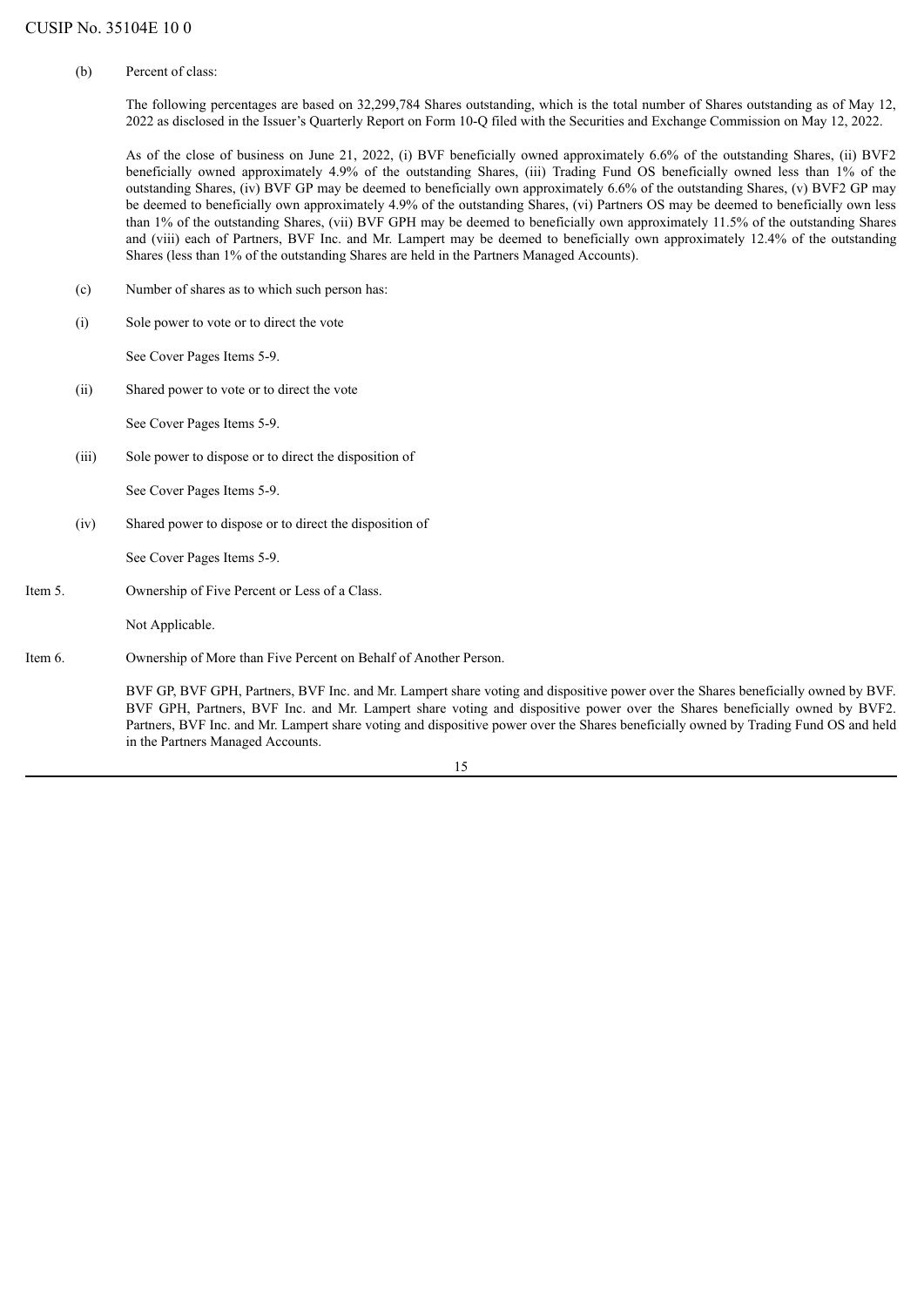| Item 7.     | Identification and Classification of the Subsidiary That Acquired the Security Being Reported on by the Parent Holding Company or<br>Control Person. |
|-------------|------------------------------------------------------------------------------------------------------------------------------------------------------|
|             | Not Applicable.                                                                                                                                      |
| Item 8.     | Identification and Classification of Members of the Group.                                                                                           |
|             | See Exhibit 99.1 to the Schedule 13G filed with the Securities and Exchange Commission on July 6, 2021.                                              |
| Item 9.     | Notice of Dissolution of Group.                                                                                                                      |
|             | Not Applicable.                                                                                                                                      |
| Item $10$ . | Certifications.                                                                                                                                      |
|             | By signing below each of the undersigned certifies that, to the best of its knowledge and belief, the securities referred to above were not          |

16

acquired and are not held for the purpose of or with the effect of changing or influencing the control of the issuer of the securities and were not acquired

and are not held in connection with or as a participant in any transaction having that purpose or effect.